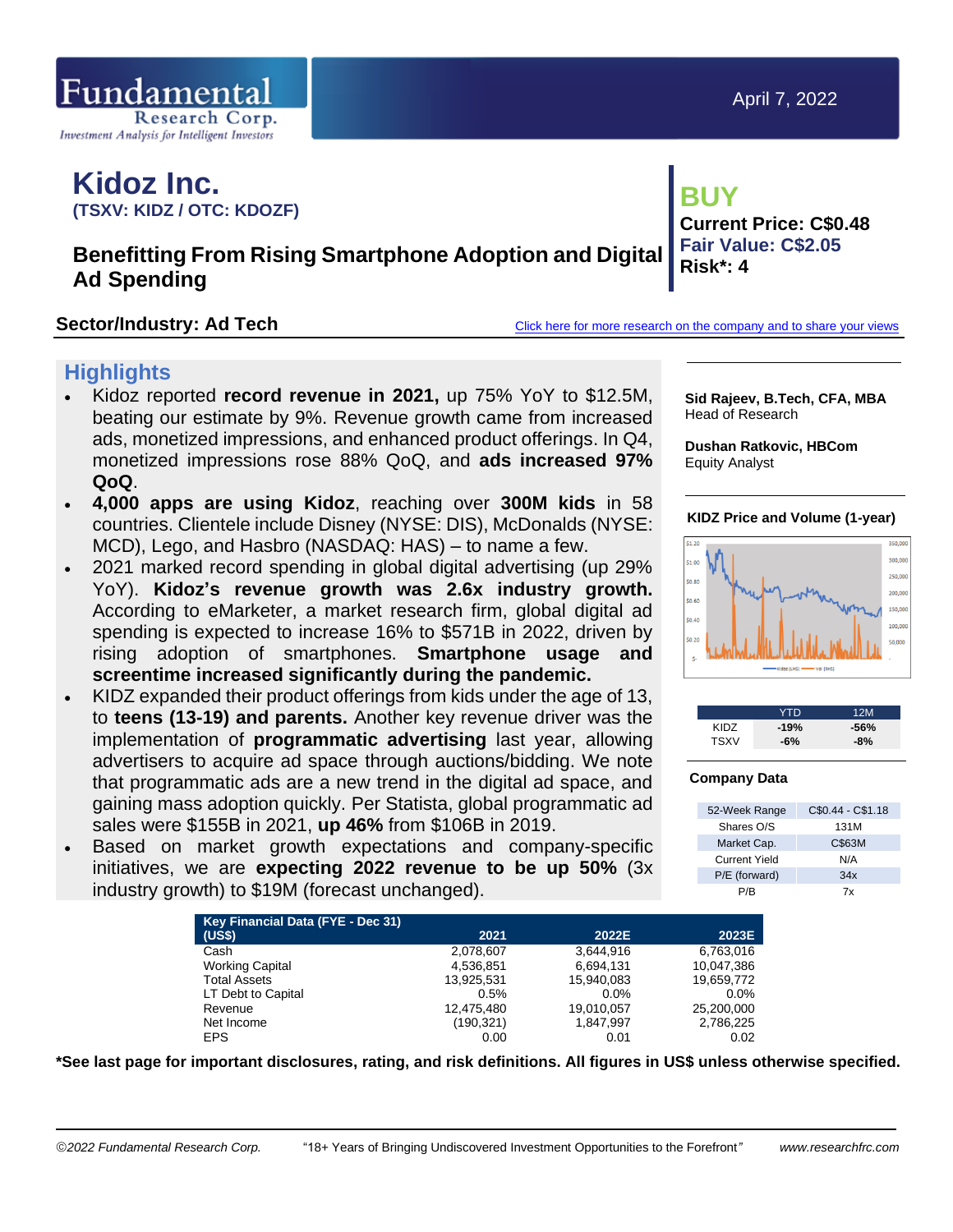

*2021 revenue beat our estimate by 9%*

*However, EBITDA was in line, as gross margins were lower than expected (43%* 

*vs. 46%)*

*offered to advertisers; management expects margins to trend to 40% over the long-term*

*Gross margins declined due to volume discounts* 

*Fixed expenses were in line with our* 

*Adjusted EBITDA up* 

*FCF up 262% YoY*

*Healthy balance sheet, with minimal* 

*estimates*

*115% YoY*

*debt* 

|  | <b>Financials</b> |  |  |
|--|-------------------|--|--|
|  |                   |  |  |

| <b>Statement of Operations</b>                |                    |      |                      |       |            |
|-----------------------------------------------|--------------------|------|----------------------|-------|------------|
| Y/E Dec 31                                    | 2020               |      | 2021                 |       | YoY        |
| Revenue                                       | 7,148,029          |      | 12,475,480           |       | 75%        |
| <b>COGS</b>                                   | 3.800.114          |      | 7.143.148            |       | 88%        |
| <b>SG&amp;A Expense</b>                       | 1,405,562          |      | 1,948,239            |       | 39%        |
| Development                                   | 1,149,902          |      | 1,678,848            |       | 46%        |
| <b>EBITDA</b>                                 | 633,568            |      | 642,134<br>1,705,245 |       | 1%<br>115% |
| EBITDA (adjusted)<br><b>Net Profit (Loss)</b> | 792,451<br>103,971 |      | (190, 321)           |       | $-283%$    |
| <b>FPS</b>                                    | 0.001              |      | (0.001)              |       |            |
|                                               |                    |      |                      |       |            |
| <b>Margins</b>                                |                    | 2020 |                      | 2021  |            |
| <b>Gross</b>                                  |                    | 47%  |                      | 43%   |            |
| <b>EBITDA</b>                                 |                    | 9%   |                      | 5%    |            |
| EBITDA (adjusted)                             |                    | 11%  |                      | 14%   |            |
| <b>EBIT</b>                                   |                    | 0%   |                      | 0%    |            |
| <b>Net</b>                                    |                    | 1%   |                      | $-2%$ |            |
|                                               |                    |      |                      |       |            |
| SG&A                                          |                    | 7%   |                      | 5%    |            |
| Share-based                                   |                    | 2%   |                      | 5%    |            |
|                                               |                    |      |                      |       |            |
| <b>Summary of Cash Flows</b>                  |                    |      | 2020                 |       | 2021       |
| Operating                                     |                    |      | 256,978              |       | 851,533    |
| Investing                                     |                    |      | (21, 537)            |       | (384)      |
| Financing                                     |                    |      | 23,392               |       | 1,413      |
|                                               |                    |      |                      |       |            |
| <b>Net</b>                                    |                    |      | 258,833              |       | 852,562    |
| Free Cash Flows to Firm (FCF)                 |                    |      | 235,441              |       | 851,149    |
|                                               |                    |      |                      |       |            |
| <b>Liquidity &amp; Capital Structure</b>      |                    |      | 2020                 |       | 2021       |
| Cash                                          |                    |      | 1,226,045            |       | 2,078,607  |
| <b>Working Capital</b>                        |                    |      | 3,071,545            |       | 4,536,851  |
| <b>Current Ratio</b>                          |                    |      | 2.41                 |       | 2.06       |
|                                               |                    |      |                      |       |            |
| <b>Total Debt</b>                             |                    |      | 47,089               |       | 47,248     |
| <b>Total Debt / Capital</b>                   |                    |      | 0.5%                 |       | 0.5%       |
|                                               | Source: FRC        |      |                      |       |            |
|                                               |                    |      |                      |       |            |

# **Stock Options and Warrants**

*C\$0.91M* 

*Can raise up to*  6.87M options (weighted average exercise price of C\$0.59), and 0.23M warrants (weighted average exercise price of C\$0.98) outstanding. 2.03M options are currently in-the-money, implying potential to raise up to C\$0.91M if exercised.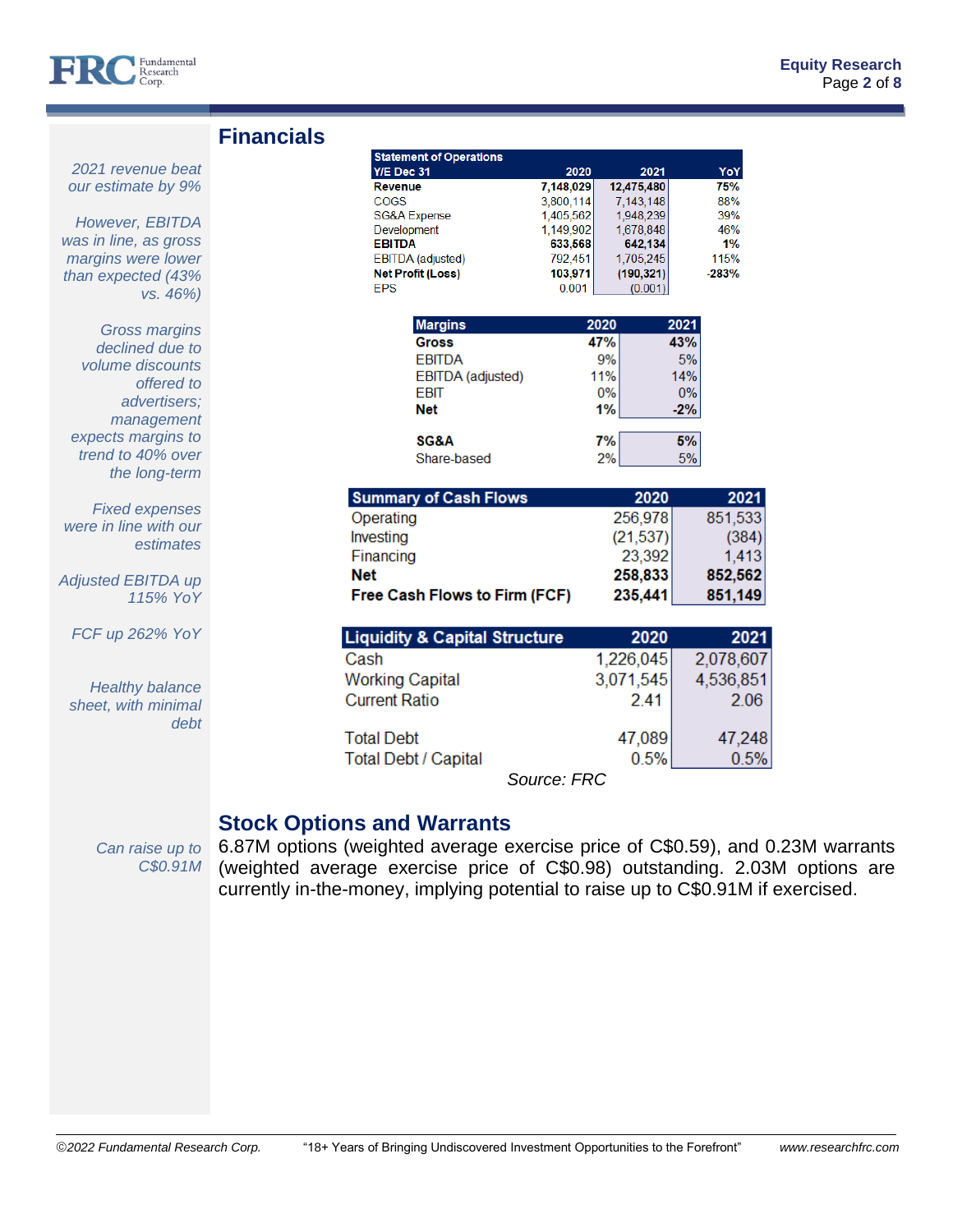

# **Sector Outlook**

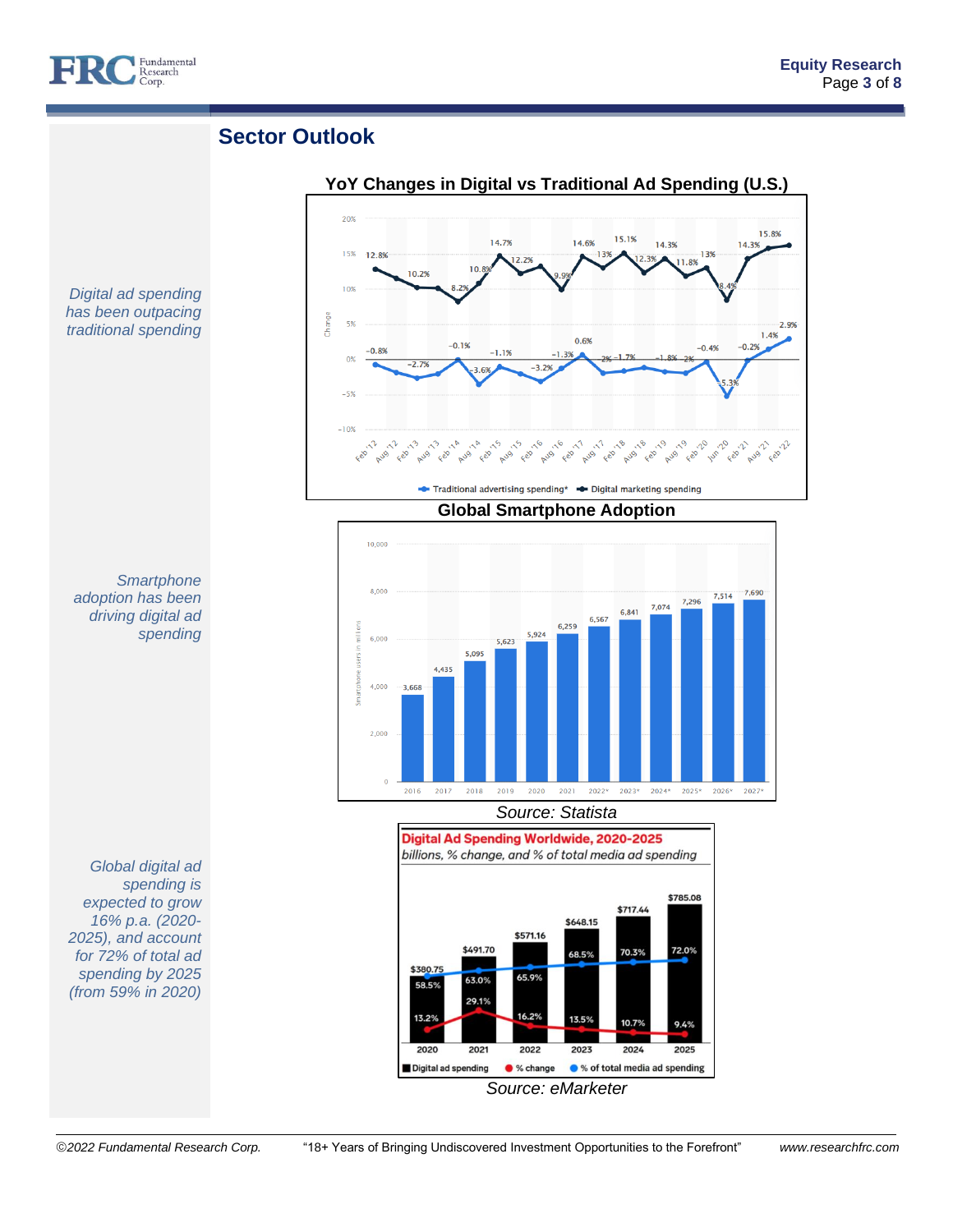

#### *80% of parents say their children under the age of 12 have a social media account, reflecting KIDZ's massive target market*

## **Social Media Use Among Kids**



*Source: Statista*

# **Competitive Landscape**

The following table shows a few of the leading ad network SDKs (Software Development Kits). Google's AdMob (NASDAQ: GOOGL) dominates the space, as 88% of apps use AdMob. An app typically uses three to five SDKs.

|                | <b>Ad SDKs</b>                 | <b>Total Apps</b><br>(1,000s) | <b>Market</b><br><b>Share</b> | Revenue per<br>app |
|----------------|--------------------------------|-------------------------------|-------------------------------|--------------------|
| 1              | Google Ads AdMob               | 1.280                         | 88%                           |                    |
| $\overline{2}$ | Facebook Audience Network      | 367                           | 25%                           |                    |
| 3              | <b>Unity Ads</b>               | 283                           | 19%                           | \$1,060            |
| 4              | Startapp                       | 184                           | 12%                           | \$377              |
| 5              | AppLovin MAX                   | 121                           | 8%                            | \$1,934            |
| 6              | AdColony                       | 100                           | 6%                            | \$4,840            |
| 7              | AppNext                        | 50                            | 3%                            | \$1,682            |
| 8              | Chartboost                     | 40                            | 2%                            | \$323              |
| 9              | <b>InMobi</b>                  | 31                            | 2%                            | \$12,097           |
| 10             | <b>Tapjoy</b>                  | 26                            | 1%                            | \$3,846            |
|                | <b>Average (excl outliers)</b> |                               | $- - -$                       | \$3,270            |

## **Competitors Market Share and Revenue per App**

*Source: 42matters / FRC*

In 2021, Kidoz generated \$12.48M in revenue, or **\$3,200 in revenue per app**, which is in line with the average of comparables. Note that KIDZ is one of only 11 SDKs approved by Google as **a safe ad network for kids**. Additionally, Apple (NASDAQ: AAPL) has a history of removing apps from its store due to concerns over inappropriate ads shown to kids.

*KIDZ's revenue per app of \$3,200 is in line with that of larger players*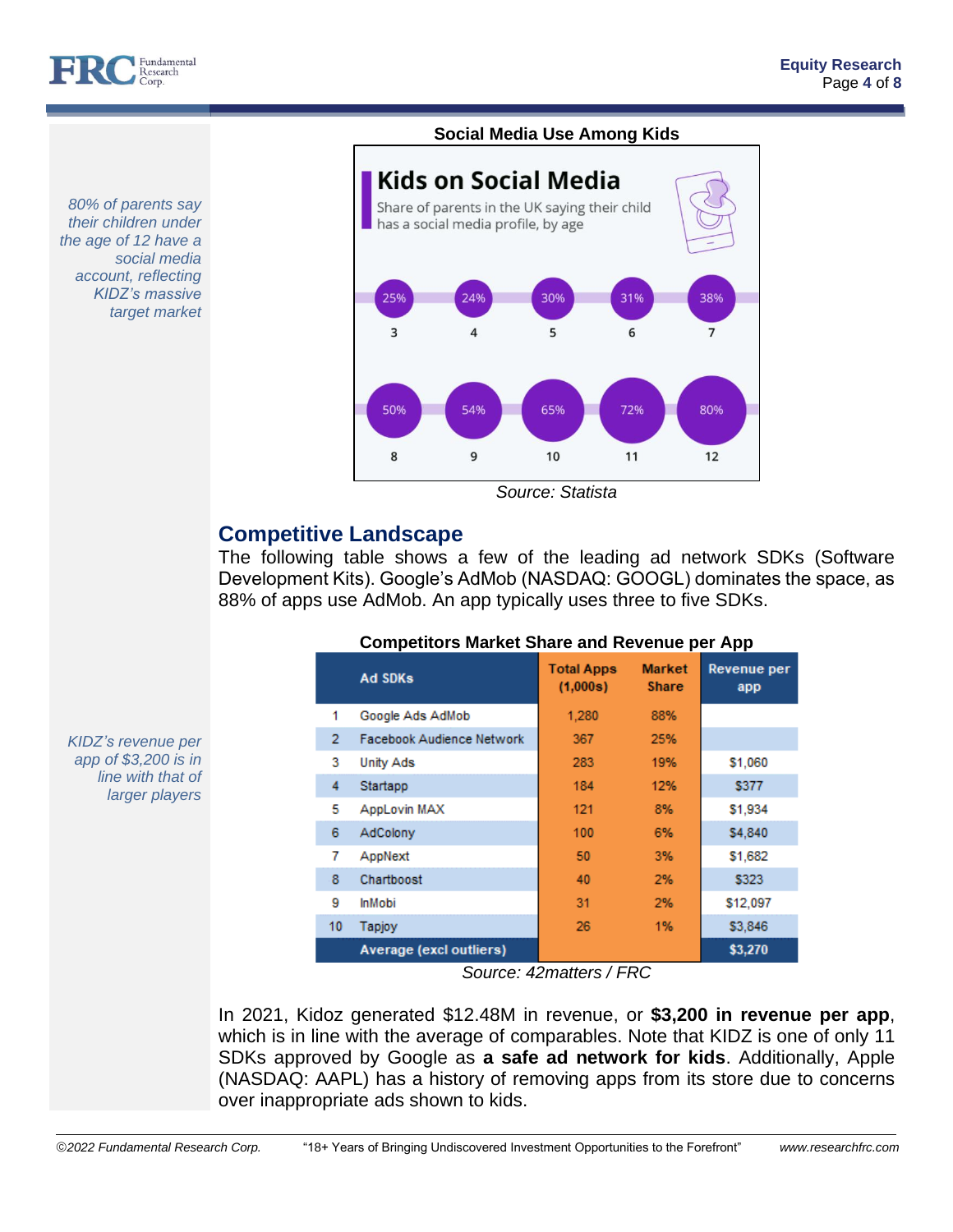

**Terminal** 

# **FRC Projections and Valuation**

|                                   | 2022E (Old)  |           | 2022E (New)                     |                                         |            | Introducing - 2023E |        |
|-----------------------------------|--------------|-----------|---------------------------------|-----------------------------------------|------------|---------------------|--------|
| Revenue                           | \$19,010,057 |           | \$19,010,057                    |                                         |            | \$25,200,000        |        |
| <b>EBITDA</b>                     | \$3,807,173  |           |                                 | \$3,307,026                             |            | \$4,647,351         |        |
| Net Income                        | \$2,279,825  |           |                                 | \$1,847,997                             |            | \$2,786,225         |        |
| <b>EPS</b>                        |              | \$0.02    |                                 | \$0.01                                  |            |                     | \$0.02 |
|                                   |              |           |                                 |                                         |            |                     |        |
| <b>DCF Valuation</b>              | 2022E        | 2023E     | 2024E                           | 2025E                                   | 2026E      | 2027E               |        |
| Funds Flow from Operations (US\$) | 2.515.027    |           | 3.453.255 33.271.997 23.894.492 |                                         | 25.770.431 | 26.757.431          |        |
| Change in Working Capital (US\$)  | (848.718)    |           |                                 | $(235.154)$ $(1.856.279)$ $(1.116.415)$ | (263.045)  | (681, 461)          |        |
| Cash from Operations (US\$)       | 1.666.309    |           | 3.218.100 31.415.718 22.778.077 |                                         | 25,507,386 | 26,075,969          |        |
| CAPFX (11S\$)                     | (100, 000)   | (100,000) | (100, 000)                      | (100, 000)                              | (100, 000) | (100, 000)          |        |

*We are maintaining our revenue forecasts*

*However, we are lowering our 2022 gross margin forecast, resulting in a lower EPS estimate*

*As a result, our DCF valuation declined from C\$2.10 to C\$2.05 per share*

*Maintaining our risk* 

*rating of 4*

*Source: FRC*

1,566,309 3,118,100 31,315,718 22,678,077 25,407,386 25,975,969

1,433,881 2,537,308 22,651,290 14,580,898 14,520,632 13,196,075 143,073,229

**We are maintaining our BUY rating**, and adjusting our fair value estimate to C\$2.05 per share (previously C\$2.10 per share). KIDZ is down 18% YTD, and 56% YoY. We believe **this pullback is unwarranted**, considering that the company just posted record revenue. We are expecting 2022 revenue to be up 50%.

# **Risks**

The following risks, though not exhaustive, may cause our estimates to differ from actual results:

•The company is operating in a highly competitive space.

12.5%

\$211,993,312 \$2,031,359

\$214.024.671

131.551.889

 $$2.05$ 

 $3%$ 

- •Unfavorable changes in regulations.
- •**Ability to attract publishers and brands will be key to long-term growth**.
- •Exchange rate.

Free Cash Flow (US\$)

Present Value (US\$) **Discount Rate** 

Present Value (US\$)

Value per Share (C\$

Cash - Debt (US\$) Fair Value (US\$)

Shares O/S

**Terminal Growth**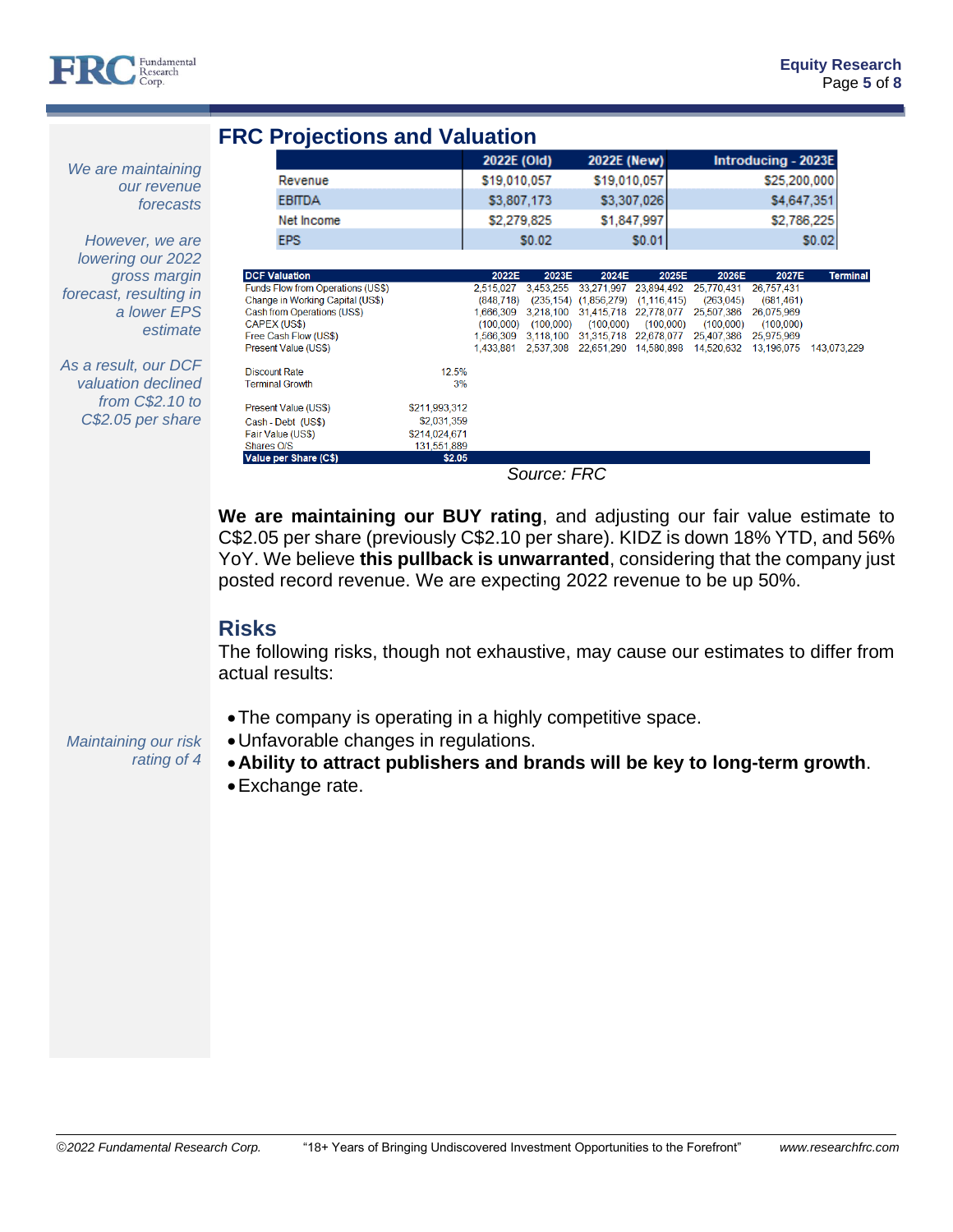

|                                                     | Appendix             |                       |                       |
|-----------------------------------------------------|----------------------|-----------------------|-----------------------|
| <b>INCOME STATEMENT</b><br>(in US\$) - YE Dec 31st  | 2021                 | 2022E                 | 2023E                 |
| <b>Total Revenue</b>                                | 12,475,480           | 19,010,057            | 25,200,000            |
|                                                     |                      |                       |                       |
| <b>Cost of Sales</b>                                | 7,143,148            | 11,020,000            | 14,868,000            |
| <b>Gross Profit</b>                                 | 5,332,332            | 7,990,057             | 10,332,000            |
| <b>Expenses</b>                                     |                      |                       |                       |
| Selling & Marketing                                 | 641,393              | 969,513               | 1,260,000             |
| Development                                         | 1,678,848            | 2,014,618             | 2,216,079             |
| <b>Stock Awareness Program</b>                      | 402,845              |                       |                       |
| <b>Stock Based Compensation</b>                     | 660,266              |                       |                       |
| Compensation, Salaries &                            | 701,964              | 912,553               | 1,186,319             |
| <b>G&amp;A</b>                                      | 604,882              | 786,347               | 1,022,251             |
| <b>EBITDA</b>                                       | 642,134              | 3,307,026             | 4,647,351             |
|                                                     |                      |                       |                       |
| <b>Amortization &amp; Depreciation</b>              | 606,391              | 667,030               | 667,030               |
| <b>EBIT</b>                                         | 35,743               | 2,639,996             | 3,980,321             |
|                                                     |                      |                       |                       |
| Interest & Bank Charges                             | 241                  |                       |                       |
| Exchange Rate and Unusual Items<br>EBT              | (9,628)<br>26,356    | 2,639,996             | 3,980,321             |
|                                                     |                      |                       |                       |
| <b>Income Taxes</b>                                 | 216,677              | 791,999               | 1,194,096             |
| <b>Net Earnings for the period</b>                  | (190, 321)           | 1,847,997             | 2,786,225             |
| <b>EPS</b>                                          | 0.00                 | 0.01                  | 0.02                  |
| <b>BALANCE SHEET</b>                                |                      |                       |                       |
| (in US\$)- YE Dec 31st                              | 2021                 | 2022E                 | 2023E                 |
| <b>Assets</b>                                       |                      |                       |                       |
|                                                     |                      |                       |                       |
| Cash                                                | 2,078,607            | 3,644,916             | 6,763,016             |
| Accounts receivable                                 | 6,627,864            | 7,622,044             | 8,765,350             |
| Prepaid expenses<br><b>Current Assets</b>           | 105,468<br>8,811,939 | 126,562<br>11,393,521 | 151,874<br>15,680,240 |
|                                                     |                      |                       |                       |
| Property and equipment                              | 20,523               | 20,523                | 20,523                |
| Goodwill, intangible assets, and other              | 5,093,069            | 4,526,039             | 3,959,009             |
| <b>Total Assets</b>                                 | 13,925,531           | 15,940,083            | 19,659,772            |
| <b>Liabilities &amp; Shareholders' Equity</b>       |                      |                       |                       |
| Accounts payables & accrued liabilities             | 4,243,020            | 4,667,322             | 5,600,786             |
| Lease                                               | 32,068               | 32,068                | 32,068                |
| <b>Current Liabilities</b>                          | 4,275,088            | 4,699,390             | 5,632,854             |
|                                                     |                      |                       |                       |
| Loans payable                                       | 47,248               |                       |                       |
| Deferred tax liability                              | 210,499              |                       |                       |
| Lease                                               | 41,999               | 41,999                | 41,999                |
| <b>Shareholder's Equity</b>                         |                      |                       |                       |
| <b>Share Capital</b>                                | 49,964,919           | 49,964,919            | 49,964,919            |
| <b>Foreign Currency Translation</b>                 | 24,580               | 24,580                | 24,580                |
| Deficit                                             | (40, 638, 802)       | (38,790,805)          | (36,004,580)          |
| <b>Total Liabilities &amp; Shareholders' Equity</b> | 13,925,531           | 15,940,083            | 19,659,772            |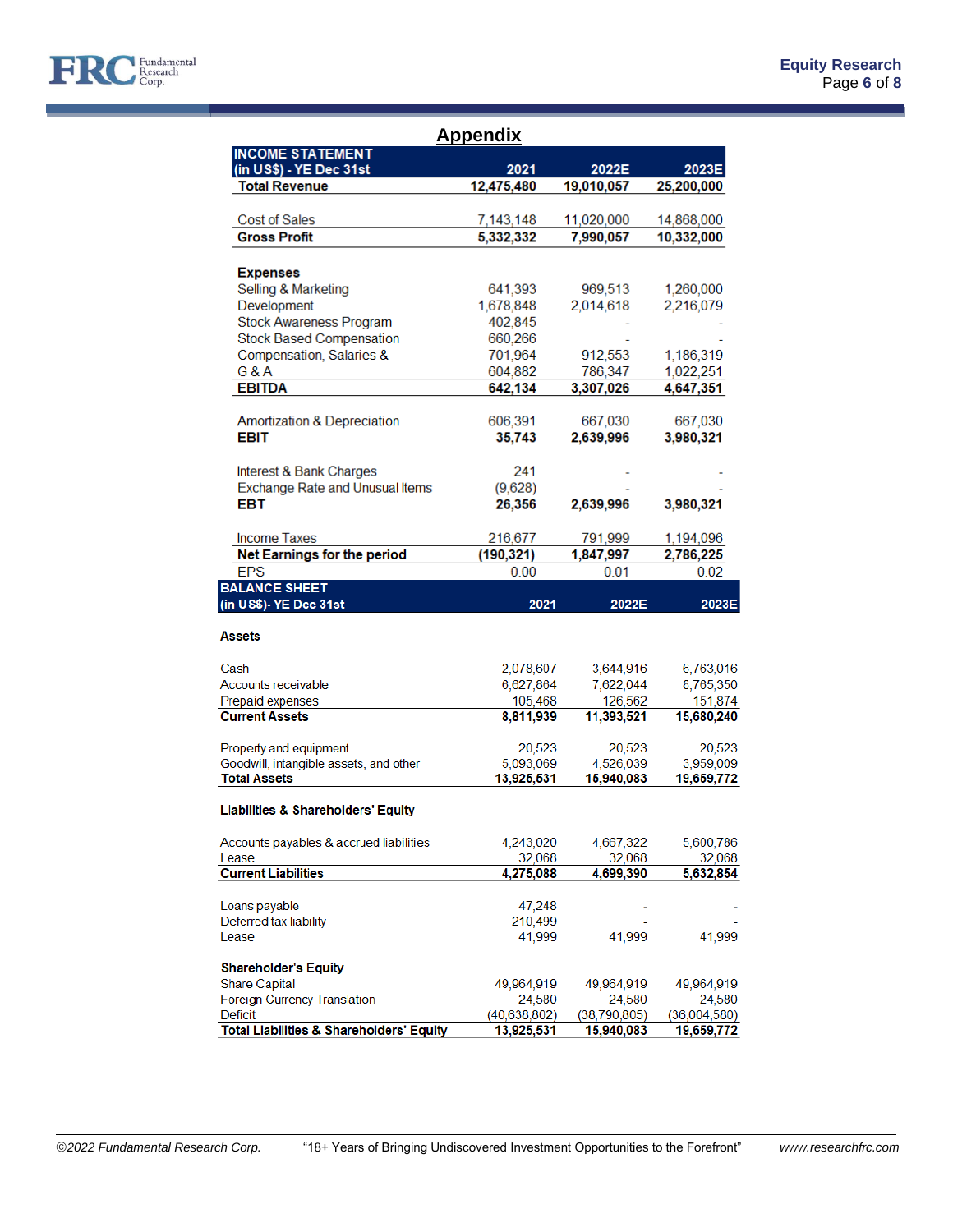

| <b>STATEMENTS OF CASH FLOWS</b>        |             |            |               |
|----------------------------------------|-------------|------------|---------------|
| (in US\$)- YE Dec 31st                 | 2021        | 2022E      | 2023E         |
|                                        |             |            |               |
|                                        |             |            |               |
| <b>Operating Activities</b>            |             |            |               |
| Net earnings for the period            | (190.321)   | 1,847,997  | 2,786,225     |
| Items not involving cash               |             |            |               |
| Depreciation                           | 606,391     | 667,030    | 667,030       |
| Gain on derivative liability           | (60, 207)   |            |               |
| Deferred income tax expense            | 210,499     |            |               |
| Unrealized foreign exchange loss       | 134         |            |               |
| <b>Stock Based Compensation</b>        | 660,266     |            |               |
| Shares issued for services             | 179,293     |            |               |
| Stock awareness program                | 83,572      |            |               |
|                                        | 1,489,627   | 2,515,027  | 3,453,255     |
|                                        |             |            |               |
| <b>Accounts Receivable</b>             | (2,694,324) | (994, 180) | (1, 143, 307) |
| <b>Prepaid Expenses</b>                | (15, 498)   | (21,094)   | (25, 312)     |
| Accounts payable and accrued expenses  | 2,071,728   | 166,555    | 933,464       |
| Changes in working capital             | (638,094)   | (848, 718) | (235, 154)    |
| Cash from (used in) operations         | 851,533     | 1,666,309  | 3,218,100     |
|                                        |             |            |               |
| <b>Financing activities</b>            |             |            |               |
| Proceeds from secured borrowings, net  | 200,000     |            |               |
| Government Loan                        | (200,000)   |            |               |
| Equity                                 |             |            |               |
| Payment on operating lease liabitilies | (29, 851)   |            |               |
| <b>Options / Warrants</b>              | 31,264      |            |               |
| Cash provided by financing activities  | 1,413       | ۰          |               |
|                                        |             |            |               |
| <b>Investing activities</b>            |             |            |               |
| Acquisition of equipment/subsidiary    | (8, 152)    | (100,000)  | (100,000)     |
| Long-term cash equivalent              | 7,768       |            |               |
| Cash used in investing activities      | (384)       | (100, 000) | (100, 000)    |